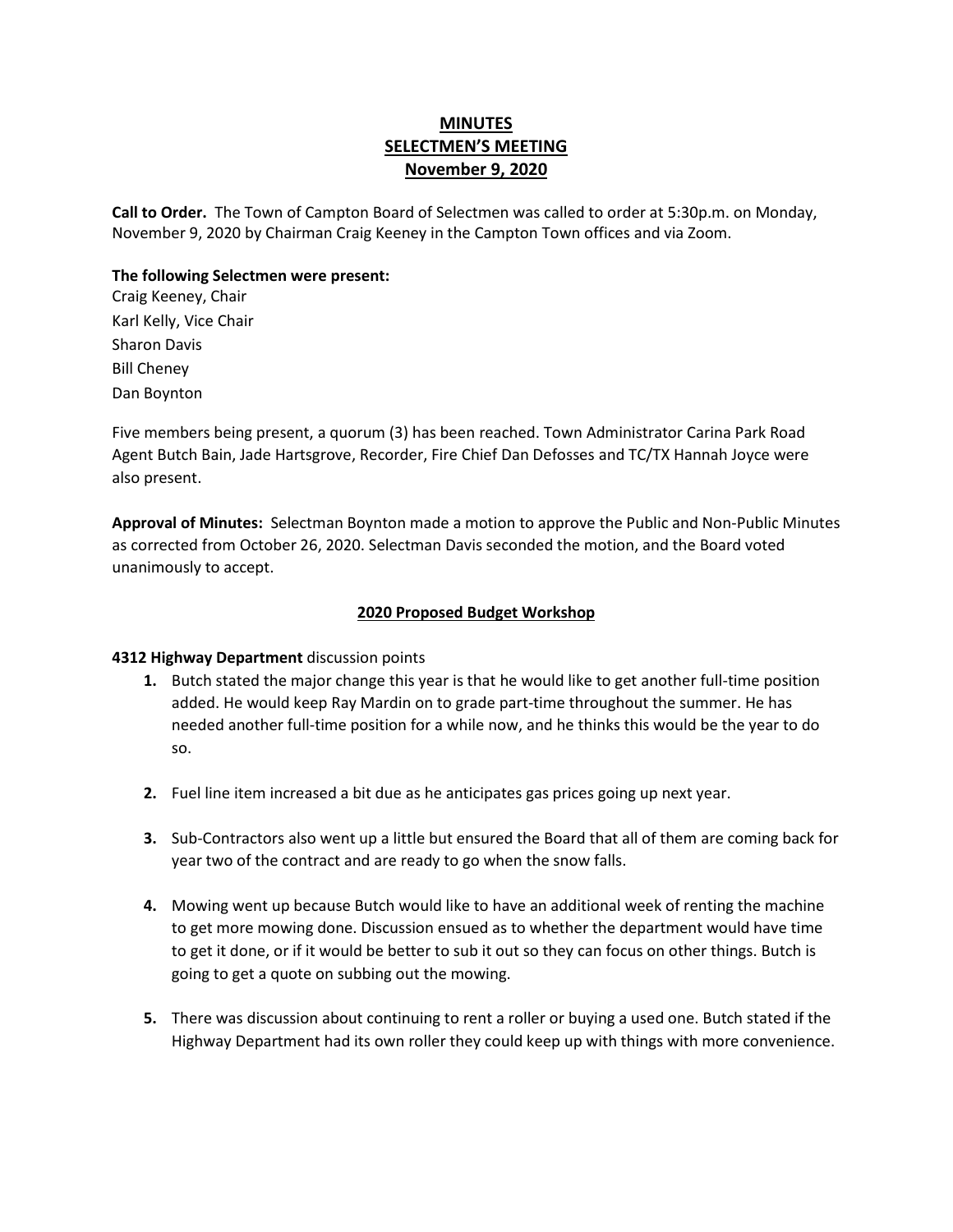Over all the budget is up a little over 5%. Selectman Boynton stated that he would like to see it closer to 2%. It is higher due to Butch requesting a full-time position. More discussion about a roller will take place at a later date.

### **4140 Town Clerk/ Tax Collector** discussion points

- **1.** Hannah Joyce is proposing a salary increase by 26% for the TC/TX position. Hannah explained to the Board why she believes she deserves this increase, and said she is willing to negotiate. The Board said it is going to update the wage study and can come back to this after the study is completed.
- **2.** Hannah budgeted for the Asst. TC/TX position to be full-time at \$16/hr. Chairman Keeney stated this would be budgeted as a permanent, part-time position.

Bottom line, the TC/TX budget is up only about 3% and to keep in mind she has 3 budgets within her total. Chairman Keeney asked with such a large increase to her salary, why only 3%? She said it's because of the Asst. TC/TX position being cut. The Board also commended her for doing such a great job working the General Election.

### **4220 Fire Department** discussion points

- **1.** Chief Defosses explained the biggest change this year would be the retirement line item. The State has made a mandatory increase of 2.9%.
- **2.** There is a decrease in payroll due to the department having change in staff along with getting on the same schedule as the rest of the Town.
- **3.** Chief Defosses added \$10,000 to the Health & Safety line because he would like the employees to get full firefighter physicals. He stated a lot of the time with these they are able to find major health issues before it becomes a problem.
- **4.** Equipment line went up because some of it needs to be replaced such as helmets etc.

Overall, the budget is up a little over 2%.

### **New Business**

**Fire Department Staffing Proposal:** Chief Defosses proposed 3 different options to have a 24-hour staff change.

- **1.** 8 FF/EMT work 24-hour with 72 hours off. This is the same schedule that is run during the summer and winter 24-hour coverage periods. This shift would cost approximately \$235,074.00.
- **2.** Using the "Kelly Day" schedule. FF/EMTs work 24 hours with 48 hours off. Every third week they get a mandatory day off called a "Kelly Day" which is covered by a per diem or a  $7<sup>th</sup>$  full time "Kelly FF". This shift would cost approximately \$196,413.00.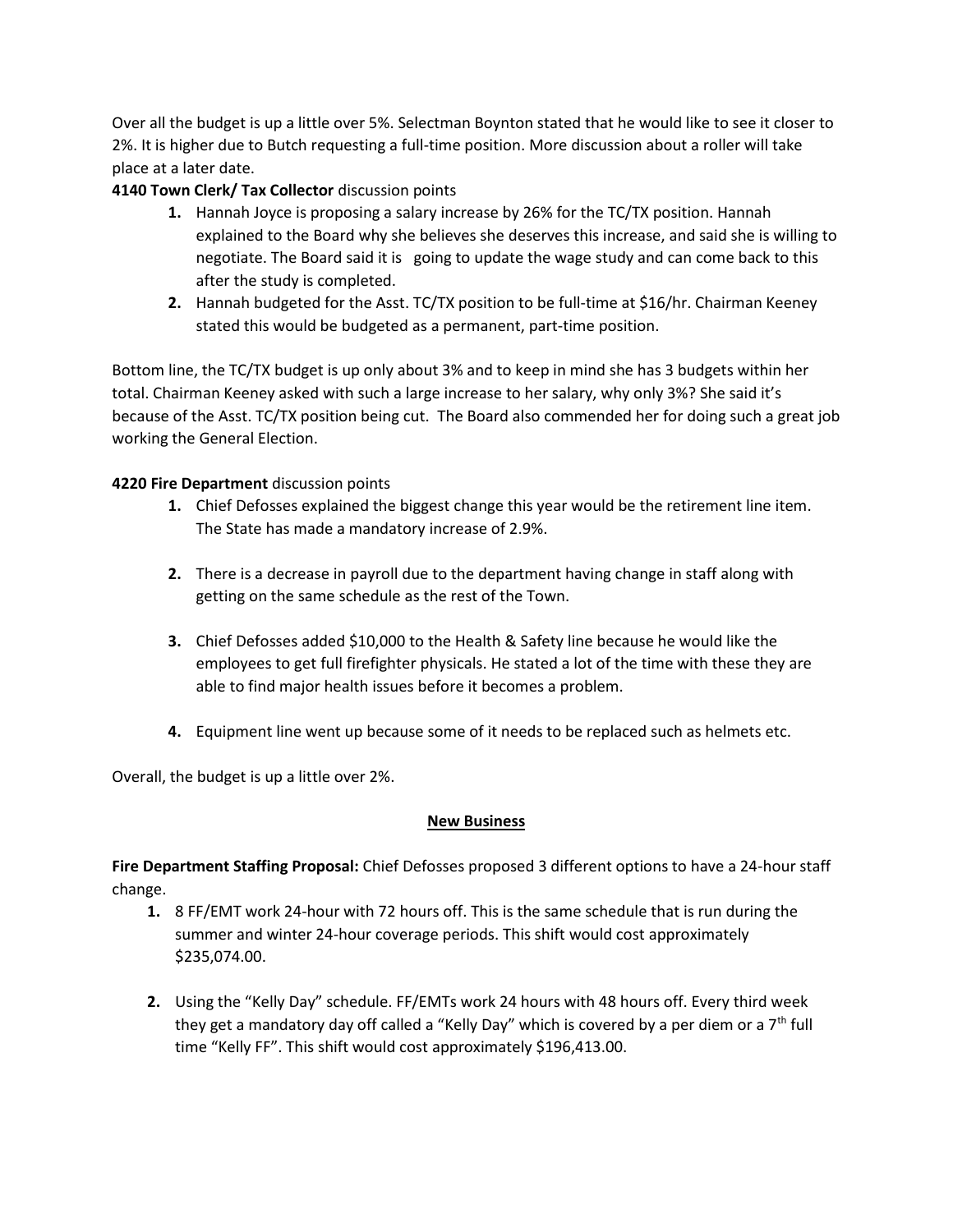**3.** Using the "Kelly Day" schedule run with per diem employee rather than a  $7<sup>th</sup>$  full time personnel would shift the cost to approximately \$166.263.00.

Discussion took place as to why the push so soon to go to year-round 24 hours. Chief Defosses explained the call volume is up, along with having issues staffing over nights. Chief Defosses said on average the FF/EMT at night have a 68% chance on having to go out on call at night. Selectman Boynton asked the Chief about the grant he spoke about previously to fund additional personnel. Chief Defosses said that after lobbying from some bigger unions, it has made it harder for smaller departments to obtain the grant but he still plans on applying for it. Budget and staffing discussion will continue when all 3 Towns come together to go over this in more detail. The Board thanked Chief Defosses for his time, and said good job on the proposal.

### **Old Business**

**Class XI Roads:** Town Administrator Carina gave the Board copies the Town of Warner and Bridgewater OHRV and Snowmobile policies. The Board agreed after looking over the policies that, if and when, they make a policy the Board wants to allow snowmobiles only. The Board would like to get a list of the Class VI roads in town before any decision is made. Carina talked to Police Chief Foss on the matter and Chief Foss said he would enforce as the Board sees fit. Selectmen Keeney, Kelly and Cheney will get a list together to further the discussion.

### **Correspondence**

**The Dam Brewhouse:** The Board received a response from the owners of the Dam Brewhouse. The letter stated that they are willing to remove/relocate said structure but would like 180-day extension. If the Board does not work with them, they plan on arguing this matter as the owners do not think they needed a variance to begin with. Chairman Keeney asked for input from the Board:

**Selectmen Kelly:** No Extension.

**Selectmen Cheney:** Does not think it can ever be made compliant because of the setbacks. **Selectmen Davis:** To give a couple of weeks to get it down. **Selectmen Boynton:** Original permit was for an awning or a roof, no extension. **Selectmen Keeney:** Not agreeing to terms but will act in good faith.

The Board agreed that they are not going forward on the proposed time extension but will allow the Brewhouse until December 4<sup>th</sup>, 2020 to remove the structure. The Board believes it is an adequate time frame considering the Dam Brewhouse has waited until the last day from the Board's letter to take it down in the first place to reply. The Board asked Carina to speak with the town Attorney to draft a letter to send out ASAP.

**Durango:** The Town received \$8775.00 for the Durango at auction.

### **Board Concerns & Directives**